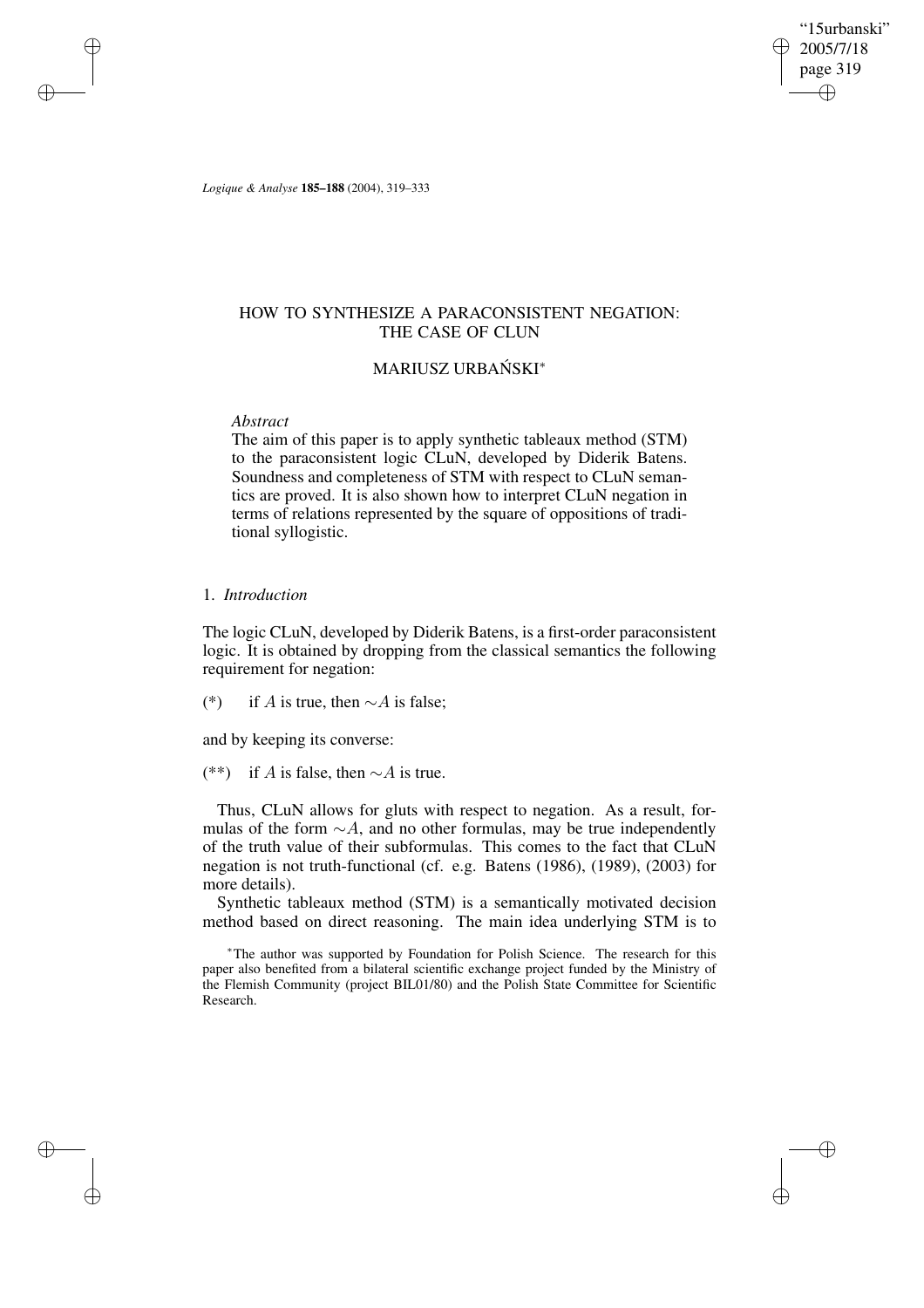"15urbanski" 2005/7/18 page 320 ✐ ✐

✐

✐

#### 320 MARIUSZ URBANSKI ´

solve *via* a tableau the following problem: which (compound) formulas are "synthesizable" (can be derived from the simpler ones) on the basis of certain sets of (atomic) formulas (cf. Urbanski  $(2001a)$ ,  $(2002a)$ ). The aim of this paper is to apply STM as a proof method for CLuN (although in this paper we restrict ourselves to its propositional part, we will be using the name CLuN).

## 2. *CLuN: language and semantics*

The language J of CLuN is an extension of the language of Classical Propositional Calculus. We will deal here with the version with  $\neg$  (classical negation),  $\wedge$  (classical conjunction),  $\vee$  (classical disjunction),  $\rightarrow$  (classical implication) and  $\sim$  (paraconsistent negation) as primitive connectives. The notion of well-formed formula (wff for short) is defined as usual. We do not restrict the application of negation signs, thus allowing for the possibility that negation of one type occurs within the scope of the negation of the other type. The set of all the wffs of  $J$  will be referred to as  $Form$ . We will be using  $p, q, r, p_1, \dots$  for propositional variables,  $\varphi, \varphi, \varphi_1, \dots$  as metavariables for them and  $A, B, C, \ldots$  as metavariables for wffs.

One characteristic feature of CLuN-semantics is that the truth values of paraconsistently negated formulas (i.e., wffs of the form  $\sim$ A) are assigned directly. The assignment  $v'$  assigns 1 (Truth) or 0 (Falsehood) to propositional variables whereas the assignment  $v''$  assigns 1 or 0 to the formulas of the form  $\sim A$ . Assume that  $Var$  is the set of all the propositional variables of J and that  $Form^{\sim} = \{\sim A : A \in Form\}$ . The assignment functions fulfil the following conditions:

 $(A.1) \;\mathsf{v}' : Var \mapsto \{1,0\}$  $(A.2) \;\mathsf{v}'' : Form^{\sim} \mapsto \{1,0\}$ 

A function  $v : Form \rightarrow \{1, 0\}$  is a CLuN-valuation iff:

 $(V.1) \quad v(A) = v'(A), \text{ if } A \in Var$ (V.2)  $v(\neg A) = 1$  iff  $v(A) = 0$ (V.3)  $v(\sim A) = 1$  iff  $v(A) = 0$  or  $v''(\sim A) = 1$ (V.4)  $v(A \wedge B) = 1$  iff  $v(A) = 1$  and  $v(B) = 1$ (V.5)  $v(A \lor B) = 1$  iff  $v(A) = 1$  or  $v(B) = 1$  $(V.6)$   $v(A \rightarrow B) = 1$  iff  $v(A) = 0$  or  $v(B) = 1$ 

Other semantical notions are defined as usual. In particular, a formula A is CLuN-valid iff for every CLuN-valuation v,  $v(A) = 1$ .

✐

✐

✐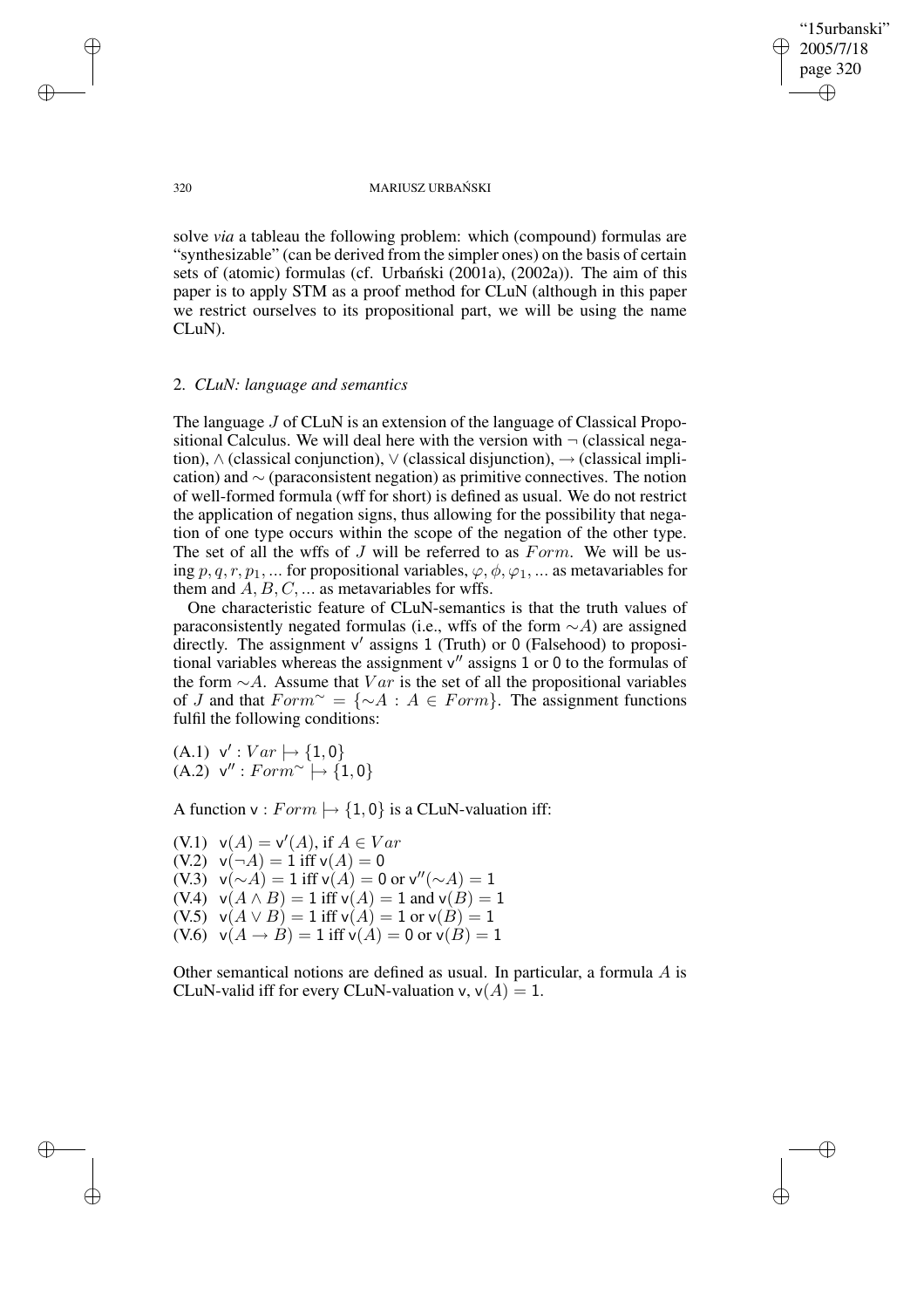✐

#### HOW TO SYNTHESIZE A PARACONSISTENT NEGATION: THE CASE OF CLUN 321

One can easily observe that, although the semantics for CLuN is defined by means of two separate assignments, it is not the case that the truth values of the formulas  $A$ ,  $\neg A$  and  $\sim A$  are unrelated to each other. Not surprisingly, they can be adequately described within the framework of Aristotle's theory of oppositions<sup>1</sup> and depicted in the following CLuN-version of the square of oppositions:



The relations that hold between pairs of connected formulas are exactly the same as in the classical square of oppositions:

(CT) ¬∼A and ¬A are *contrariae*;

✐

✐

✐

✐

(SC) A and ∼A are *subcontrariae*;

- (CR) A and ¬A as well as ¬∼A and ∼A are *contradictoriae*;
- (SA) A is *subalternae* to ¬∼A as well as ∼A is *subalternae* to ¬A.

This means, in particular, that under the very same valuation:

 $(CT') \ \neg \sim A$  and  $\neg A$  can be both false, but cannot be both true;  $SC'$ ) *A* and ∼*A* can both be true, but cannot be both false.

It is worth noticing that  $(SA)$  is equivalent to the following:

(SA<sup>'</sup>) A is entailed by  $\neg \sim A$  as well as  $\sim A$  is entailed by  $\neg A$ .

In what follows we will be using the concept of *signed formulas*: where  $A \in Form$ , TA and FA are signed formulas (T and F will be referred to as *truth-signs*). We will refer to them as to 'formulas' in cases where no ambiguity can arise. We will use  $\&$ ,  $\#$  as variables for truth-signs, if needed.

Truth-signs do not belong to the vocabulary of the language J, so the truth values of signed formulas are not determined by CLuN-valuations. Nevertheless, the truth value of a signed formula  $#A$  (where  $#$  is any of T, F) is dependent upon the truth value of the formula  $A$  under a certain valuation, so we will speak of the truth value of a formula #A *with respect* to that valuation. The definition of this notion is given by the following table (in the leftmost column there is indicated the truth value of a formula A under a

<sup>1</sup> Cf. Bocheński (1951), or Łukasiewicz (1951).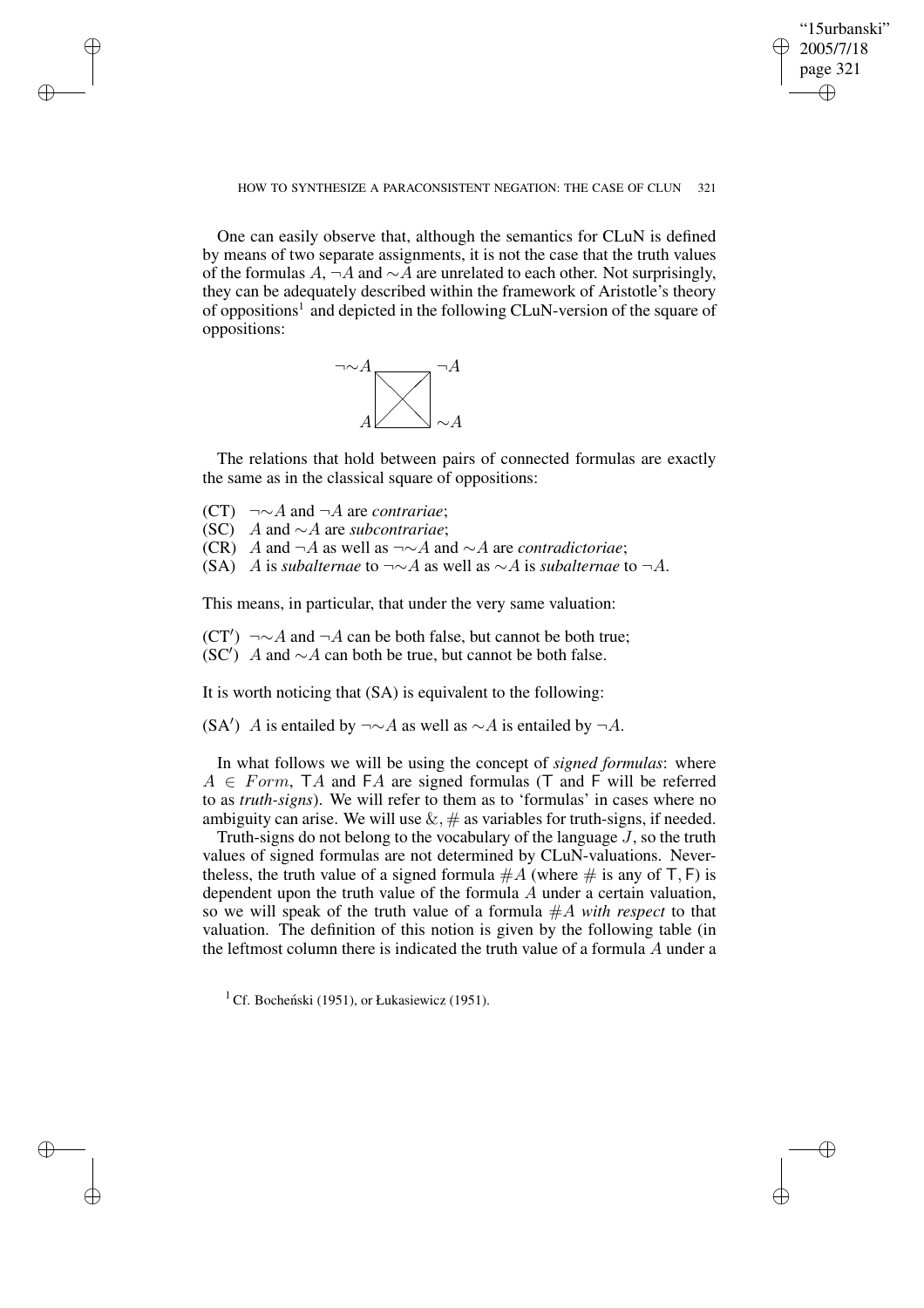✐

### 322 MARIUSZ URBANSKI ´

valuation in question):

| 4   | FA |
|-----|----|
|     | U  |
| . . |    |

Rewritten with signed formulas the above square of oppositions will look like this:



This version makes the relations between a formula and its CLuN-negation more explicit.

### 3. *Synthetic Tableaux*

We will make use of the following notion of a subformula of a given wff. If A is a propositional variable, then it has no proper subformulas at all. If A is a formula of the form '¬B' or of the form '∼B', then B is a *proper subformula* of A and, at the same moment, the only *immediate subformula* of A. If A is of the form ' $B^*C$ ' (where '\*' stands for any of the binary connectives), then both B, C are *proper subformulas* of A and the only *immediate subformulas* of A. If C is a proper subformula of B and B is a proper subformula of A, then C is a proper subformula of A. A formula B is a *subformula* of a formula A iff B is a proper subformula of A or  $A = B$ .

*Definition* 1: A *finite sequence*  $s = s_1, ..., s_n$  *of signed* wffs *is a synthetic inference of* #A *iff:*

- (1) *every term of* s *is a signed subformula of* A*;*
- (2) s1 *is a signed propositional variable;*
- (3)  $s_n$  *is*  $\#A$ ;
- (4) *for every*  $s_q$  *(where*  $q = 1, ..., n$ *), either*  $s_q$  *is a signed propositional variable, or* s<sup>g</sup> *is derivable via CLuN-rules on the basis of a certain set of wffs such that each element of this set precedes*  $s<sub>q</sub>$  *in* **s**;
- (5) *for every*  $s_q$  *(where*  $g = 1, ..., n$ *) of* **s** *the following holds:* 
	- (a) *if*  $s_q$  *is a signed propositional variable, then none of*  $\mathsf{T}\varphi$ ,  $\mathsf{F}\varphi$ *occurs at any other place in* s*;*

✐

✐

✐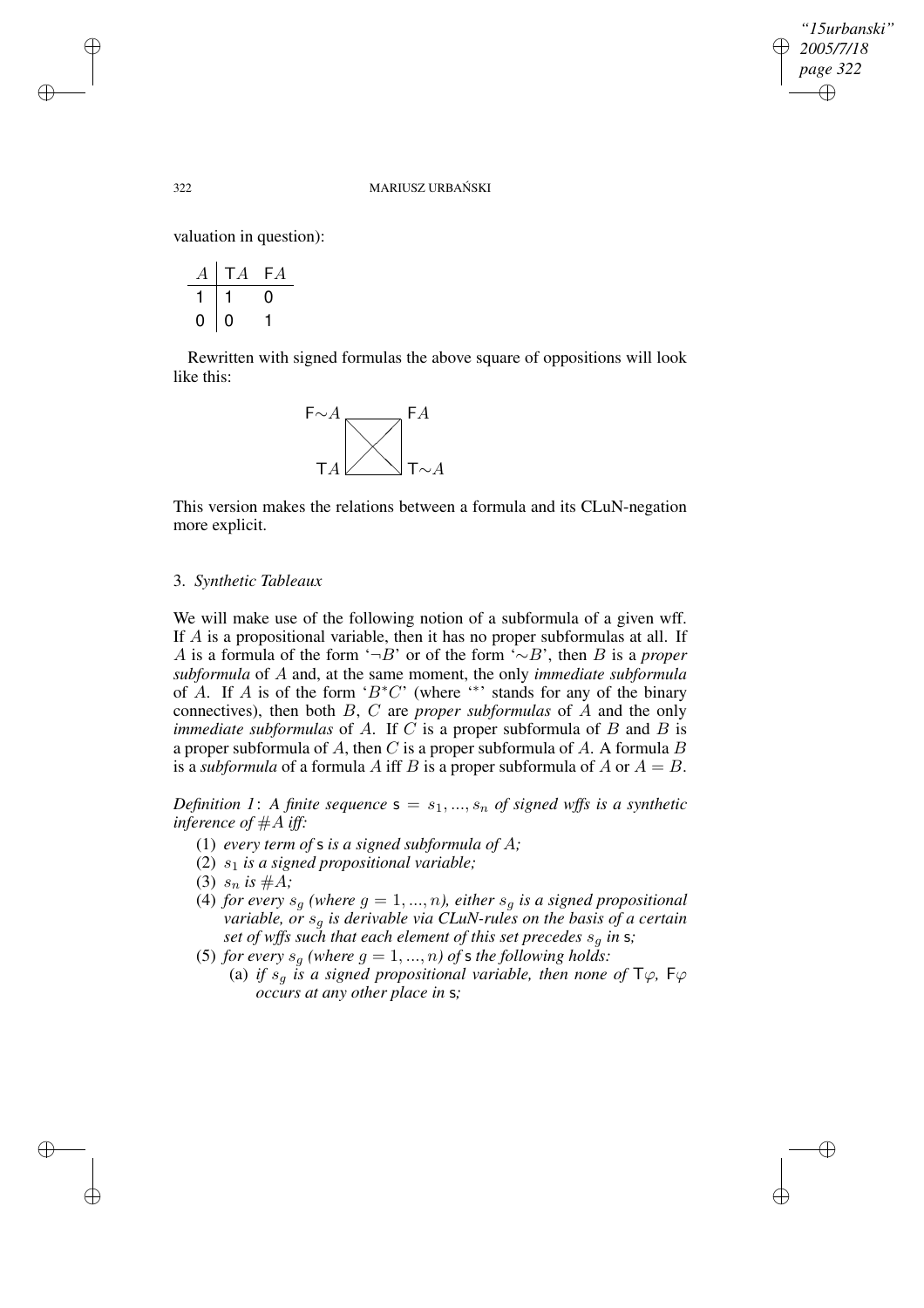✐

### HOW TO SYNTHESIZE A PARACONSISTENT NEGATION: THE CASE OF CLUN 323

(b) *if*  $s_q$  *is a* signed paraconsistently negated wff (that is, a wff of the *form* ∼B*, preceded by a truth sign), then none of* T∼B*,* F∼B *occurs at any other place in* s*;*

Thus a synthetic inference of a signed formula  $#A$  is a finite sequence of signed subformulas of it, which begins with some signed propositional variable and ends with  $#A$  itself. Moreover, every (signed) propositional variable occurs as a term in s only once, no matter of truth-signs (the same pertains to the (signed) paraconsistently negated wffs in s), and every formula which is not a (signed) propositional variable is derivable form some earlier formula(s) of s by means of CLuN-rules.

We define the set of CLuN-rules as the union of the following sets of CLrules and of N-rules:

| CL-rules:<br>$TA/\mathsf{F}\neg A$    | $FA/T \neg A$                      |                           |
|---------------------------------------|------------------------------------|---------------------------|
| $TA/TA \vee B$                        | $TB/TA \vee B$                     | $FA, FB/FA \vee B$        |
| $FA/FA \wedge B$                      | $FB/FA \wedge B$                   | $TA, TB/TA \wedge B$      |
| $FA/TA \rightarrow B$                 | $TB/TA \rightarrow B$              | $TA, FB/FA \rightarrow B$ |
| N-rules:<br>rule NT1<br>$TA/T \sim A$ | rule NT2<br>$TA/\mathsf{F} \sim A$ | rule NF<br>$FA/T \sim A$  |

✐

✐

✐

✐

All the CL-rules are obviously sound, as well as the rule NF (recall, that the subalternation relation that holds between the premise and the conclusion of this rule is, in fact, entailment). The rules NT1 and NT2, however, are not.

Our main notion is given by the following definition:

*Definition 2*: *Let* A *be an unsigned wff and let* #*,* & *be distinct truth-signs. A family* Ω *of finite sequences of signed formulas is a synthetic tableau for* A *iff every element of* Ω *is a synthetic inference of* TA *or of* FA*, there exists a propositional variable* ϕ *such that the first element of every sequence in* Ω *is*  $\mathsf{T}\varphi$  *or*  $\mathsf{F}\varphi$ *, and for every sequence*  $\mathsf{s} = s_1, ..., s_n$  *in*  $\Omega$  *the following hold:* 

(1) *if*  $s_i$  (where  $i = 1, ..., n$ ) is a signed propositional variable  $\#\varphi$ , then: (a) *there exists in*  $\Omega$  *a sequence* s<sup>\*</sup> *such that*  $s_i^*$  $i$ <sup>*i*</sup> *is* & $\varphi$  *and, if i* > 1*,* 

 $t$  *then* **s** and **s**<sup>\*</sup> *do not differ to the level of their*  $i - 1$ *th terms*;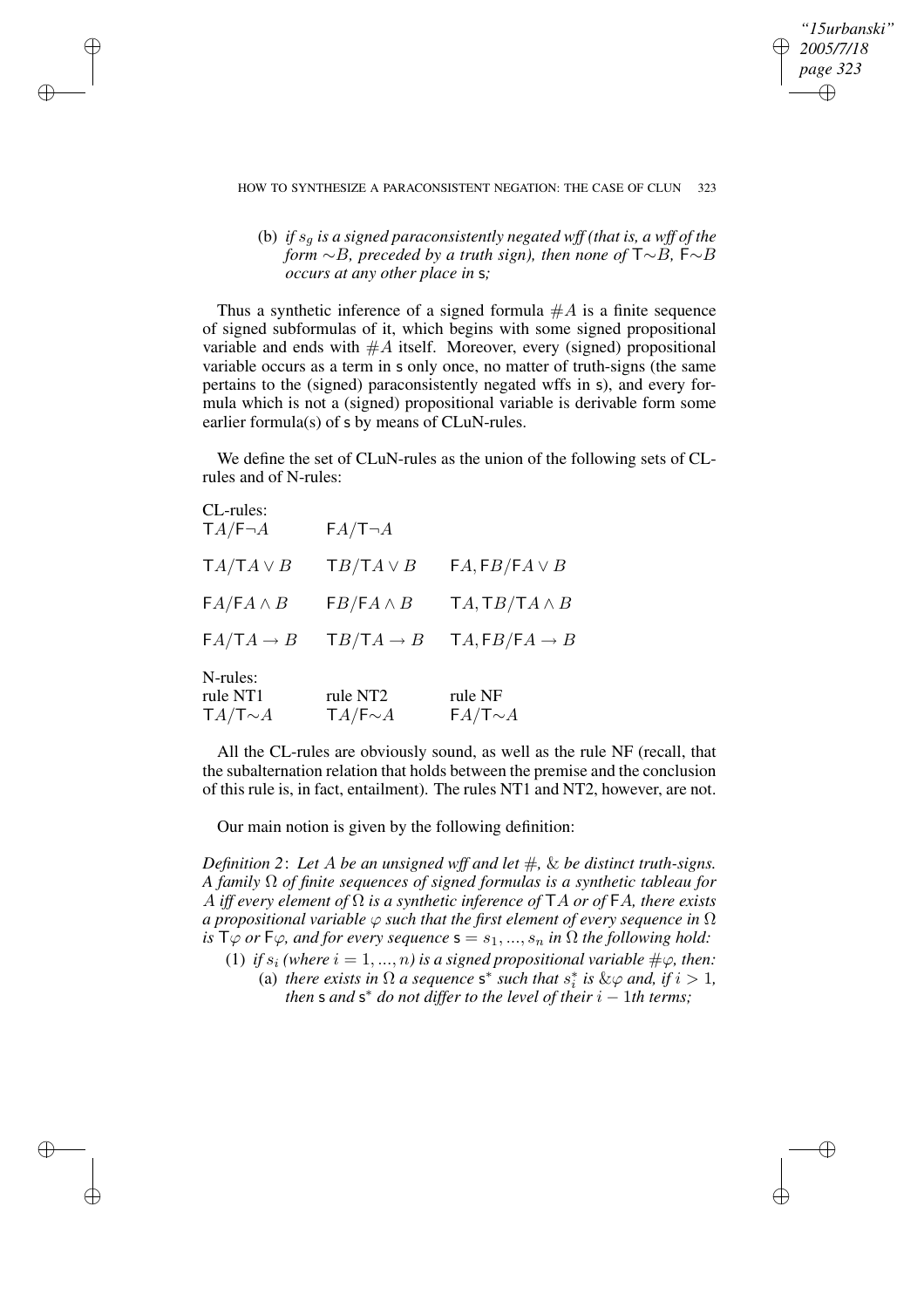### 324 MARIUSZ URBANSKI ´

(b) *if*  $i > 1$ *, then for every sequence*  $s^*$  *in*  $\Omega$  *such that*  $s$  *and*  $s^*$  *do*  $\frac{1}{2}$ ,  $\frac{1}{2}$ ,  $\frac{1}{2}$ ,  $\frac{1}{2}$ ,  $\frac{1}{2}$ ,  $\frac{1}{2}$ ,  $\frac{1}{2}$ ,  $\frac{1}{2}$ ,  $\frac{1}{2}$ ,  $\frac{1}{2}$ ,  $\frac{1}{2}$ ,  $\frac{1}{2}$ ,  $\frac{1}{2}$ ,  $\frac{1}{2}$ ,  $\frac{1}{2}$ ,  $\frac{1}{2}$ ,  $\frac{1}{2}$ ,  $\frac{1}{2}$ ,  $\frac{1}{2}$ ,  $\frac{1}{2}$ ,  $i$ <sup>\*</sup> *is* T $\varphi$  *or* F $\varphi$ *;* 

"15urbanski" 2005/7/18 page 324

✐

✐

✐

✐

- (2) *if*  $s_i$  (where  $i = 2, ..., n$ ) *is of the form*  $\#\sim B$  *and there exists*  $s_h$  $(h < i)$  *such that*  $s_h$  *is of the form* TB, *then:* 
	- (a) Ω *contains a sequence* s ∗ *such that* s *and* s <sup>∗</sup> *do not differ to the level of their*  $i - 1$ *th terms and*  $s_i^*$ i *is* &∼B*;*
	- (b) *for every sequence*  $s^*$  *in*  $\Omega$  *such that*  $s$  *and*  $s^*$  *do not differ to the*  $\int$ *level of their*  $i - 1$ *th terms,*  $s_i^*$ i *is* #∼B *or* &∼B*.*

Thus, a synthetic tableau  $\Omega$  for a formula A is a set of interconnected synthetic inferences (we will refer to them as to *branches* of  $\Omega$ ) of TA or of FA. Every sequence in  $\Omega$  begins with a fixed propositional variable, preceded with a truth-sign.

The clause (1) of the above definition expresses a 'fair branching' condition of a synthetic tableau with respect to propositional variables. If the  $i$ -th element of a certain synthetic inference s in  $\Omega$  is a signed propositional variable  $\#\phi$ , then  $\Omega$  contains synthetic inference s<sup>\*</sup> such that it does not differ from s to the level of their  $i - 1$ th terms and whose i-th term is & $\phi$ . Moreover, if a synthetic inference s in  $\Omega$  has a signed propositional variable  $\#\phi$ as its *i*-th term ( $i > 1$ ), then each synthetic inference in  $\Omega$  which is identical with s to the level of their  $i - 1$ th terms has as its i-th term either  $\mathsf{T}\phi$ , or  $\mathsf{F}\phi$ .

The clause (2), in turn, expresses a 'fair branching' condition with respect to the formulas of the form  $\# \sim B$  in presence of TB. According to this clause, any application of the rule NT1 (resp. NT2) is accompanied by an application of the rule NT2 (resp. NT1). Thus as soon as  $\#\sim B$  is derived as i-th term of a branch s (by NT1 or NT2) the tableau is splitted into s and s<sup>\*</sup> such that s and s<sup>\*</sup> do not differ to the level of their  $i - 1$ th terms and s<sub>i</sub><sup>\*</sup> i is &∼B. Moreover, if a synthetic inference s in  $Ω$  has  $#∼B$  as its *i*-th term  $(i > 1)$ , then each synthetic inference in  $\Omega$  which is identical with s to the level of their *i* − 1th terms has as its *i*-th term either  $T \sim B$ , or  $F \sim B$ .

Clauses (1) and (2) taken together warrant the soundness of the method. Signed propositional variables are the only formulas that are introduced into synthetic inferences not as derived ones; on the other hand, formulas of the form #∼B may be introduced by means of unsound rules. Fair branching guarantees that in both cases splitting of a tableau preserves soundness. These clauses form a kind of a cut rule. It is, of course, not an inferential rule; it is a tree-construction rule. Moreover, this cut is very restricted: it can be applied only to propositional variables or to the paraconsistently negated formulas (provided that they are subformulas of the initial formula). Therefore, the restrictions here are even stronger than in case of Smullyan's analytic cut.

Another point is, that if a formula A is of one of the 'branching-forcing' type (that is, it is either a propositional variable or it is of the form  $\sim$ B), the

✐

✐

✐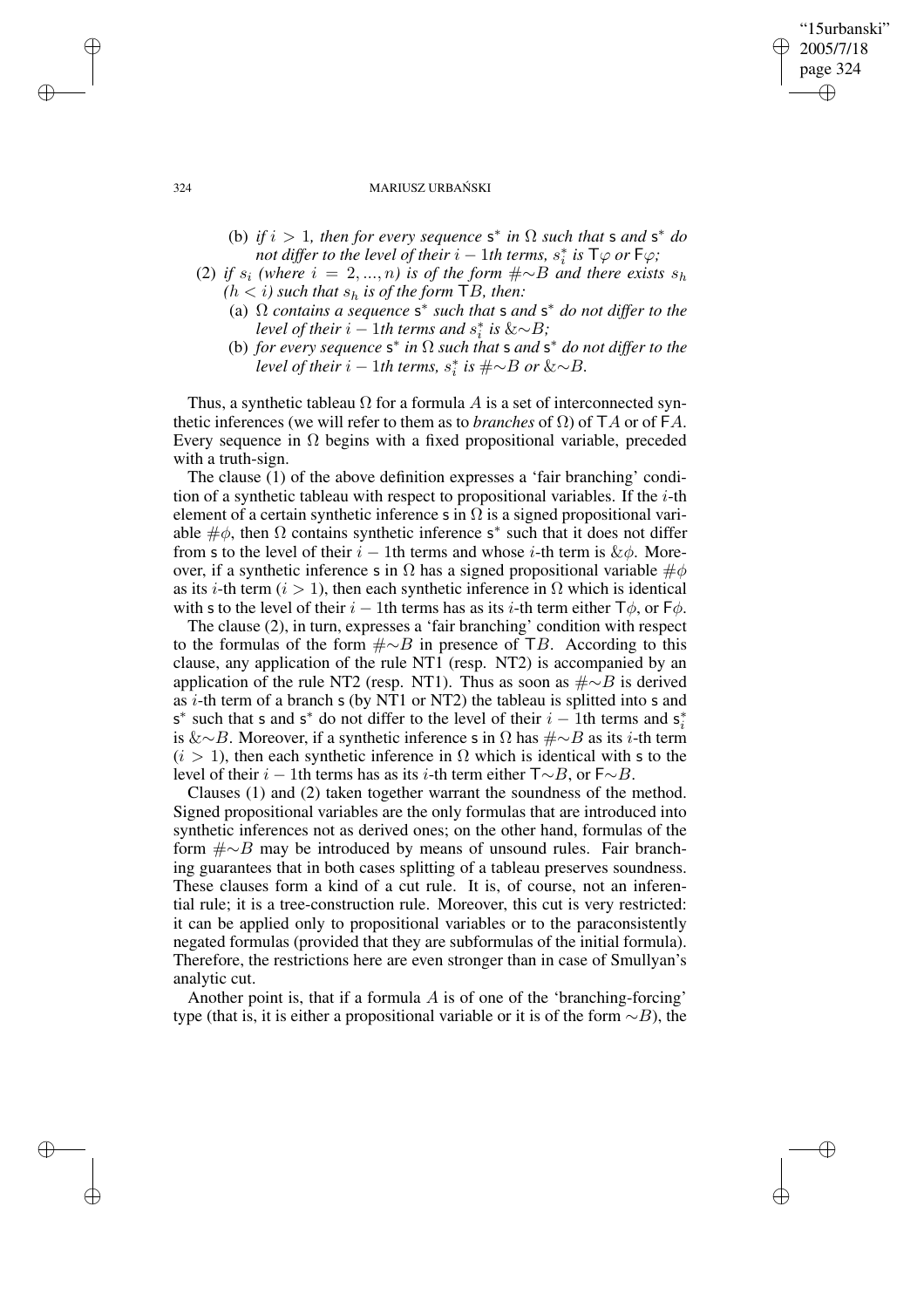✐

splitting of a tableau on  $TA$  and  $FA$  can be done only once (cf. clause (5) of definition 1). Thus, no branch of a tableau can contain the very same wff preceded with T at one place and with F at another.

Intuitively, a synthetic inference of a formula  $\#A$  is a derivation of  $\#A$ on the basis of a certain set of signed propositional variables. It can be proved (and we will prove this in the next section) that if  $X$  is a set made up off all the terms of a certain synthetic inference s, then there exists a CLuN-valuation  $\nu$  such that all the elements of  $X$  are true with respect to  $\nu$ (we use the phrase "true with respect to v" (and not just "true under v") as all the terms of  $s$  (and thus all the elements of  $X$ ) are signed formulas). In view of 'fair branching' conditions, one can expect the following soundnesscompleteness theorem: a formula  $\vec{A}$  is CLuN-valid iff there exists a synthetic tableau for A such that every path of this tableau leads to  $TA$ . We will prove this theorem as well.

## 4. *Soundness and completeness*

✐

✐

✐

✐

By a *degree* of a formula A (in symbols:  $deg(A)$ ) we mean the number of occurrences of connectives in A. Thus the degree of a propositional variable is 0, the degree of  $\sim$  A as well as of  $\neg A$  is deg(A) + 1, the degree of  $A^*B$ (where <sup>\*</sup> stands for any of the binary connectives) is  $deg(A) + deg(B) + 1$ .

In order to proceed we need the following lemma:

*Lemma* 1: Let **s** be a synthetic inference of a formula  $#A$ . Let X be the set *made up of all the terms of* s*. Let* Θ *be a subset of* X *made up of all the signed propositional variables in* X*. Then every formula in* X *is derivable via CLuN-rules on the basis of the set* Θ*.*

The proof is similar to that in Urbanski (2002b). We will implicitly use this lemma to prove the following:

*Theorem 1*: *Let* s *be a synthetic inference of a (signed) formula* A*. Let* X *be the set made up of all the terms of* s*. Then there exists a valuation* v *such that all the elements of* X *are true with respect to* v*.*

Note, that by the definition of the synthetic inference, the following hold:

(1) if  $\mathsf{T}\varphi \in X$ , then  $\mathsf{F}\varphi \notin X$  and if  $\mathsf{F}\varphi \in X$ , then  $\mathsf{T}\varphi \notin X$ ;

(2) if  $F \sim A \in X$ , then  $TA \in X$  and  $FA \notin X$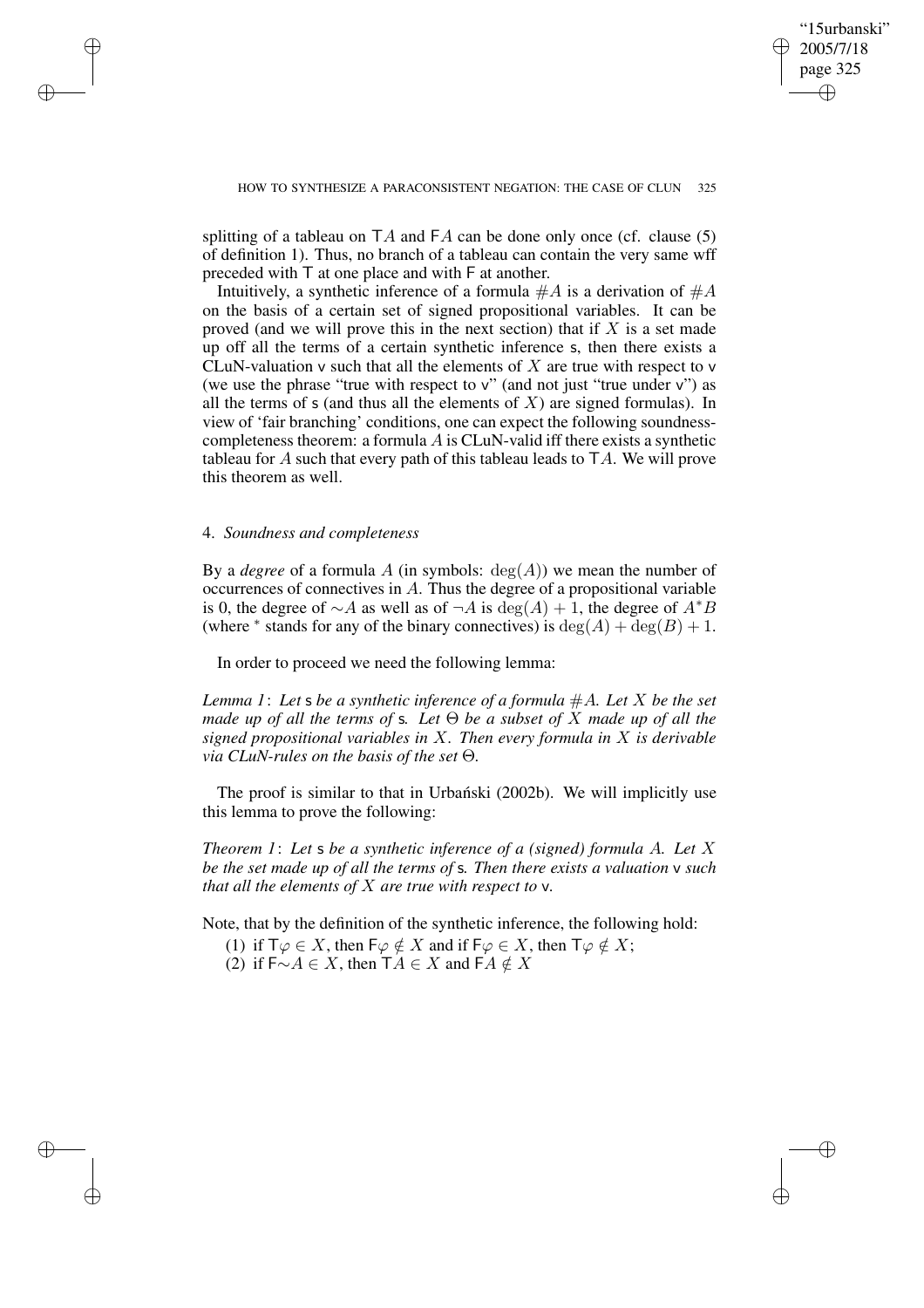✐

#### 326 MARIUSZ URBAŃSKI

Proof:

✐

✐

✐

✐

Let v be a valuation that is determined by the assignments  $v'$ ,  $v''$  such that they fulfil the following conditions:

(\*) for every propositional variable  $\varphi$ :

- (i) if  $\mathsf{T}\varphi \in X$ , then  $\mathsf{v}'(\varphi) = 1$
- (ii) if  $\overline{F\varphi} \in X$ , then  $\overline{v'(\varphi)} = 0$
- (iii) if neither  $\overline{T\varphi}$  nor  $\overline{F\varphi}$  is an element of X then  $v'(\varphi) = 0$

(\*\*) for every formula of the form ∼A:

- (i) if  $\overline{\mathsf{T}} \sim A \in X$ , then v''( $\sim A$ ) = 1
- (ii) if  $F \sim A \in X$ , then v''( $\sim A$ ) = 0
- (iii) if neither  $\mathsf{T} \sim A$  nor  $\mathsf{F} \sim A$  is an element of X, then v''( $\sim A$ ) = 0<sup>2</sup>

Consider the truth value of a formula  $\#B$  in X with respect to v.

1. If  $deg(B) = 0$ , then B is a propositional variable, and, by condition (\*),  $#B$  is true with respect to v.

Suppose that theorem holds for all the formulas in X of the degree  $k < n$ . We will show that it holds for the formulas of the degree  $n$  as well.

2. Suppose that  $deg(B) = n (n > 0)$ . In this case  $\#B$  is a derived compound formula. There are the following possibilities: (a)  $B = \neg C$ In this case: - if  $T\neg C \in X$ , then also  $FC \in X$ ; as  $\deg(C) < \deg(\neg C)$ , FC is true with respect to v; this means that  $v(C) = 0$ ; thus  $v(\neg C) = 1$  and  $T\neg C$  is true with respect to v; - if  $F\neg C \in X$ , then also  $TC \in X$ ; as  $\deg(C) < \deg(\neg C)$ ,  $TC$  is true with respect to v; this means that  $v(C) = 1$ ; thus  $v(\neg C) = 0$  and  $F\neg C$  is true

with respect to v; (b)  $B = \sim C$ 

 $\overrightarrow{I}$  if T∼ $C \in X$ , then v''(∼ $C$ ) = 1; this means that v(∼ $C$ ) = 1 and thus T∼C is true with respect to  $v^3$ ;

<sup>2</sup> Obviously, the only role of the clause (iii) of condition (\*) and the clause (iii) of condition (\*\*) is to make the valuation v, in a sense, "complete".

<sup>3</sup> There are, in fact, two possibilities. If T∼C is introduced *via* rule NT1, we reason as above. If, in turn, T∼C is introduced *via* rule NF, then, as FC is true with respect to v,  $v(C) = 0$ ,  $v(\sim C) = 1$  and T∼C is true with respect to v (thus in this case T∼C receives its truth-value because of both  $v'$  and  $v''$ ).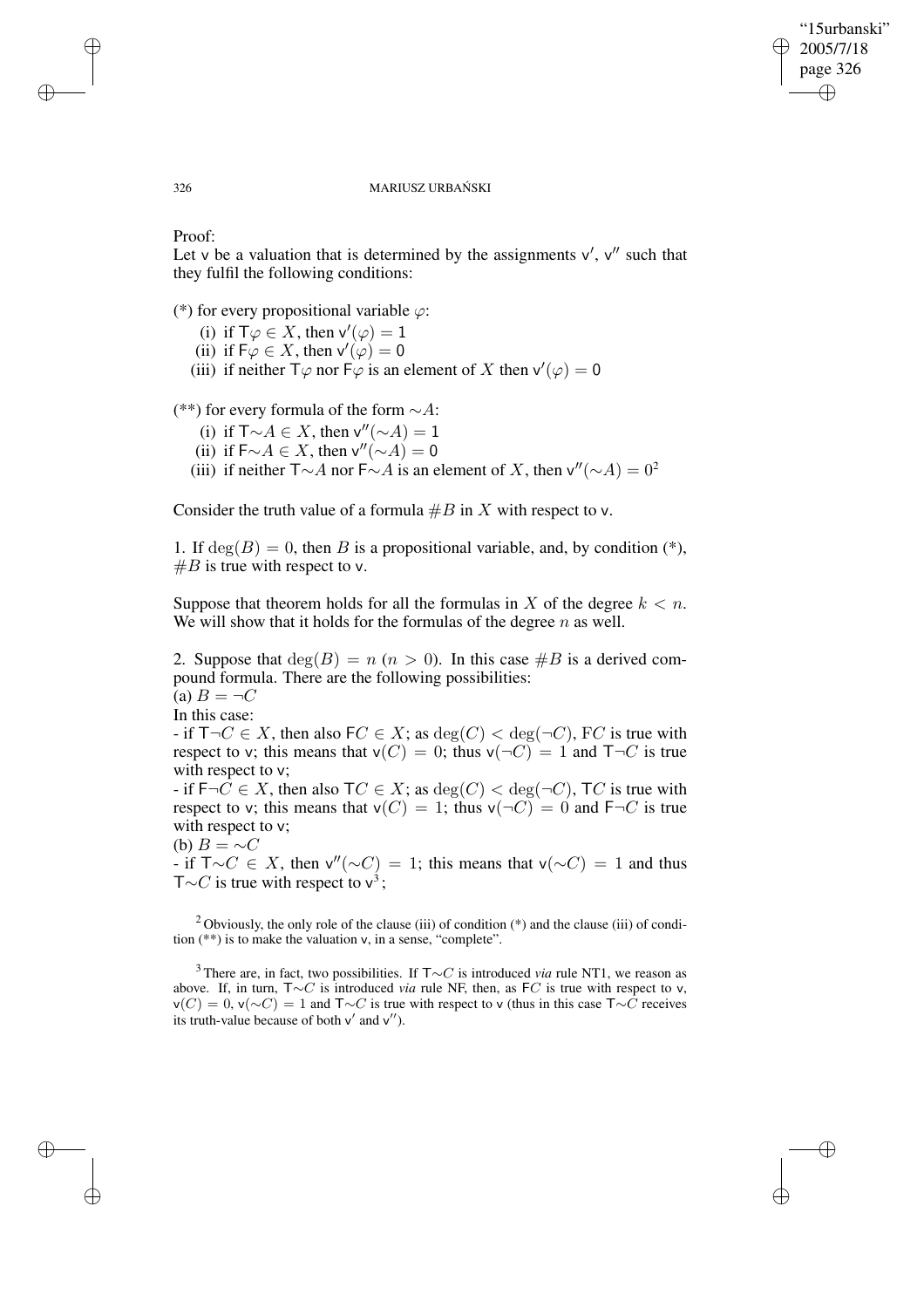✐

### HOW TO SYNTHESIZE A PARACONSISTENT NEGATION: THE CASE OF CLUN 327

- if  $F\sim C\in X$ , then also  $TC\in X$ ; as  $\deg(C) < \deg(\sim C)$ , TC is true with respect to v; this means that  $v(C) = 1$ ; as  $v''(\sim C) = 0$ , then  $v(\sim C) = 0$ and  $F \sim C$  is true with respect to v;  $(c) B = C \wedge D$ - if  $TC \wedge D \in X$ , then also  $TC \in X$  and  $TD \in X$ ; as  $deg(C), deg(D)$  $deg(C \wedge D)$ , TC and TD are true with respect to v; this means that  $v(C)$  =  $v(D) = 1$ ; thus  $v(C \wedge D) = 1$  and  $\mathsf{T}C \wedge D$  is true with respect to v; - if  $FC \wedge D \in X$ , then either  $FC \in X$  or  $FD \in X$ ; as  $deg(C), deg(D)$  $deg(C \wedge D)$ , either FC or FD are true with respect to v; this means that  $\nu(C) = 0$  or  $\nu(D) = 0$ ; thus  $\nu(C \wedge D) = 0$  and  $FC \wedge D$  is true with respect to v;

In the remaining cases the reasoning is similar. $\blacksquare$ 

*Theorem* 2: *There exists* a *valuation*  $\nu$  *such that the signed formula*  $\#A$  *is true* with respect to  $\nu$  *iff there exists a synthetic inference of*  $\#A$ *.* 

# Proof:

✐

✐

✐

✐

 $(\Rightarrow)$  The proof of this part of theorem 2 consists in describing a method of construction of a synthetic inference of  $#A$  and is analogous to the one that can be found in Urbański (2002b).

 $(\Leftarrow)$  By theorem 1.

One can also prove the following:

*Lemma 2*: *For every formula* A *of the language* J*, there exists a synthetic tableau for* A*.*

In the completeness proof of STM for CLuN, we will use the notion of a minimal error point of a synthetic inference:

*Lemma* 3: Let *a* sequence  $s = s_1, ..., s_n$  be *a synthetic inference of a certain formula* #A *and let* v *be a valuation such that not all the terms of* s *are true with respect to*  $v$ . *Then there exists an index*  $k$  ( $k = 1, ..., n$ ) *such that:* 

(i)  $s_k = \&B$ , *where B is a propositional variable or*  $B = \sim C$ *;* 

(ii)  $s_k$  *is false with respect to*  $v$ *;* 

(iii) *there is no*  $i < k$  *such that*  $s_i$  *is false with respect to*  $v$ *.* 

*We call k the minimal error point<sup>4</sup> of s <i>with respect to*  $v$ *.* 

 $4$  This notion is due to A. Wisnie wski (cf. Wisnie wski (2003)).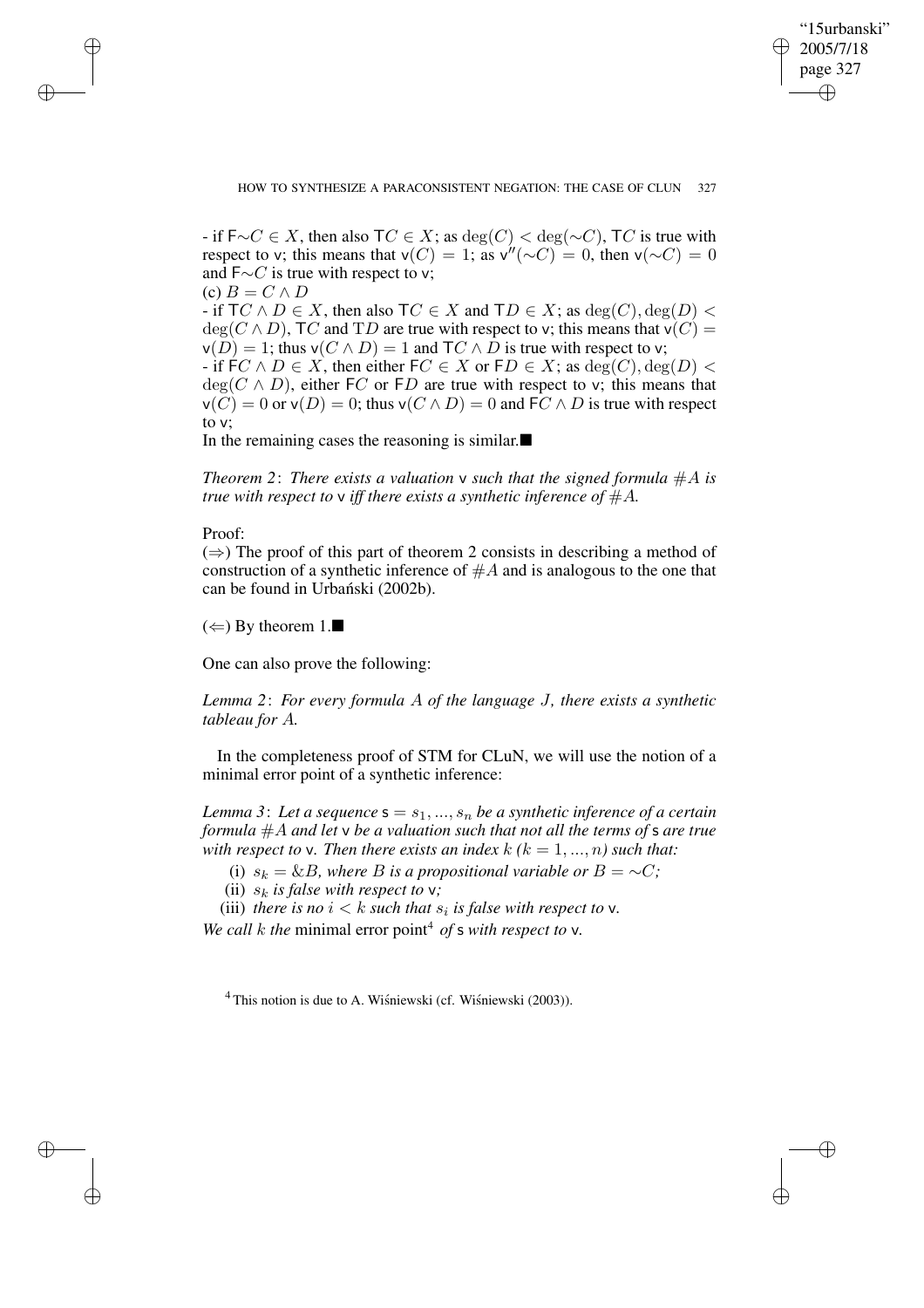#### 328 MARIUSZ URBANSKI ´

"15urbanski" 2005/7/18 page 328

✐

✐

✐

✐

# Proof:

If not all the terms of the sequence s are true with respect to v, then one of them must occur in s with the lowest index — let it be k. Thus k is an index such that  $s_k$  is false with respect to v and there is no  $i < k$  such that  $s_i$  is false with respect to v. Therefore, all the terms that precede  $s_k$  in s (if any) are true with respect to v. Moreover, one of the following holds:

- (a)  $s_k$  is a signed propositional variable, or
- (b)  $s_k$  is obtained by means of the CLuN-rules; there are two possibilities:

 $- s_k$  is obtained by application of one of the CL-rules or by the rule NF; as these rules are sound and all the terms that precede  $s_k$  in s are true with respect to v,  $s_k$  must be true with respect to v as well;

 $- s_k$  is obtained by application of the rule NT1 or NT2; in this case s<sub>k</sub> is of the form &∼C.■

Now we are in a position to prove:

# *Theorem 3*: *A formula* A *is CLuN-valid iff there exists a synthetic tableau for* A *such that every path of it leads to* TA*.*

### Proof:

 $(\Rightarrow)$  Let A be a CLuN-valid formula and let  $\Omega$  be a synthetic tableau for A such that at least one path s of  $\Omega$  leads to FA. Let X be the set made up of all the terms of s. By the theorem 1 there exists a valuation v such that all the elements of X (FA included) are true with respect to v. Thus  $v(A) = 0$ and A is not CLuN-valid. We arrive at a contradiction.

 $(\Leftarrow)^5$  Assume that there exists a synthetic tableau  $\Omega$  for a formula A such that every path of  $\Omega$  leads to TA. Moreover, assume (for an indirect proof) that A is not CLuN-valid. All the terms of paths of  $\Omega$  are signed subformulas of A, and hence  $\Omega$  is a finite set.

Since  $A$  is not CLuN-valid, there exists a certain valuation  $\nu$  such that  $A$  is false under v, that is, FA is true with respect to v. Since every path of  $\Omega$ leads to TA, then for every path the set made up of all of its terms must contain some signed formulas that are false with respect to v. Therefore, by lemma 3, for every path of  $\Omega$  there exists a minimal error point with respect to the valuation v. Let  $\omega$  be the set of all the minimal error points of the paths of  $\Omega$  with respect to the valuation v (so,  $\omega$  is a set of indices, *i.e.* positive integers).

The set  $\omega$  is finite and thus must have a maximal element, that is, there exists

 $<sup>5</sup>$  This part of the proof is based on the idea that comes from Wisniewski (2003).</sup>

✐

✐

✐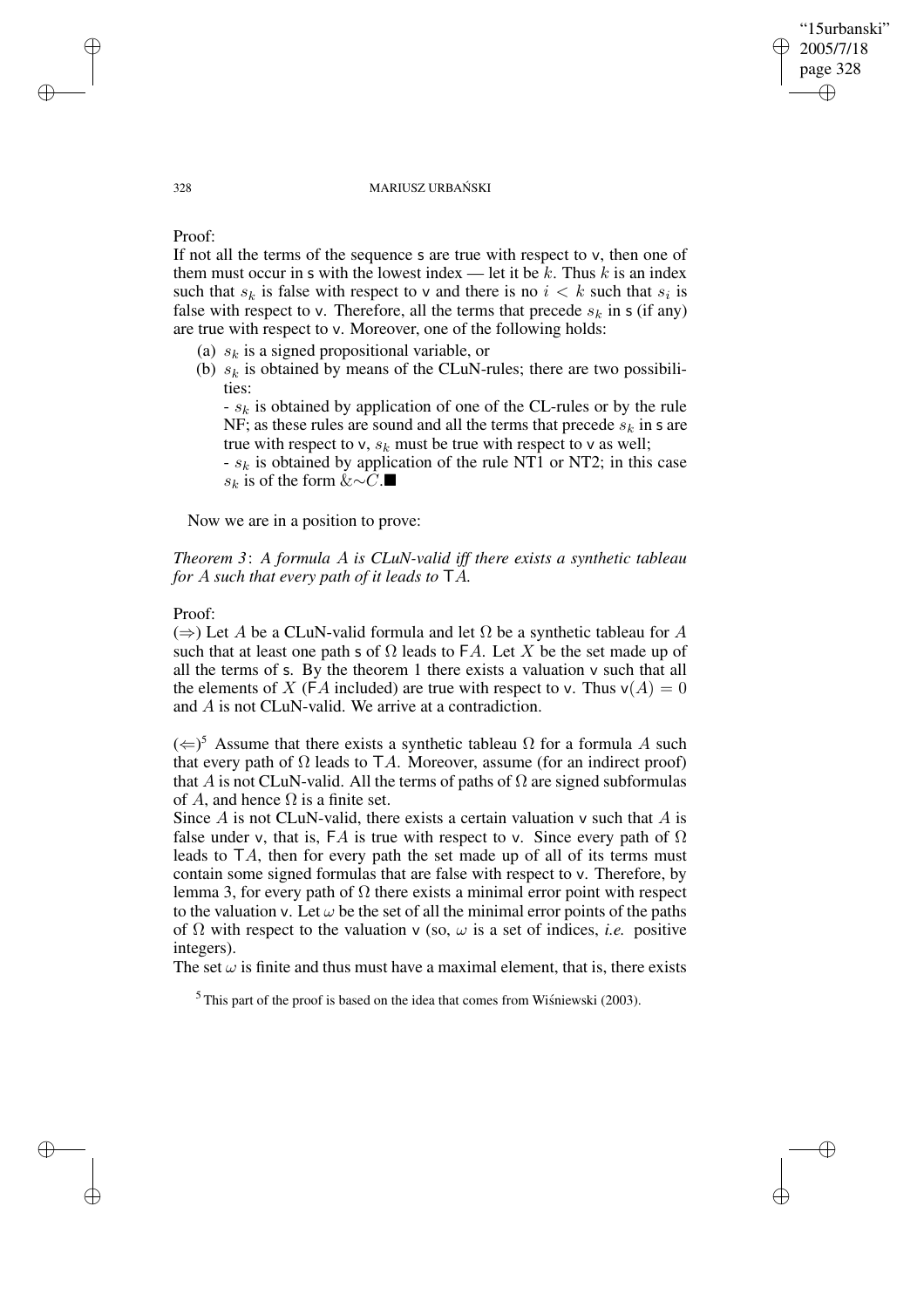✐

an index k such that for any j in  $\omega$ ,  $j \leq k$ . Let s be a path of  $\Omega$  such that its minimal error point is the maximal one, that is, k. By lemma 3,  $s_k$  is either a signed propositional variable or is of the form  $&\sim C$ ,  $s_k$  is false with respect to v and either  $s_k$  is the first term of s, or every term that precedes  $s_k$  in s is true with respect to v.

Let  $\#$ , & be distinct truth-signs. If  $s_k$  is the first term of s, then there is a path s<sup>\*</sup> of  $\Omega$  such that, if  $s_k = \#\phi$ , then  $s_k^* = \&\phi$ . Therefore,  $s_k^*$  $\frac{k}{k}$  is bound to be true with respect to v.

If  $s_k$  is not the first term of s, then there exists path s<sup>\*</sup> of  $\Omega$  such that for every  $s_d$  which precedes  $s_k$  in s,  $s_d = s_d^*$  $_d^*$  (remember that every term of s which precedes  $s_k$  is true with respect to the valuation v) and, either, if  $s_k = #\phi$ , then  $s_k^* = \& \phi$ , or, if  $s_k = #\sim C$ , then  $s_k^* = \& \sim C$ . Therefore,  $s_k^*$  $\frac{k}{k}$  is bound to be true with respect to v.

By lemma 3, for every path of  $\Omega$  there exists a minimal error point with respect to the valuation v, so there exists also such a minimal error point of the path s<sup>\*</sup>. According to what has been shown above, the minimal error point of s<sup>\*</sup> must be greater than the minimal error point of s, that is, it must be greater than the maximal element of  $\omega$ . We arrive at a contradiction. Therefore for at least one path in  $\Omega$ the set made up of all of its terms must contain signed formulas that are all true with respect to v. Since every path of  $\Omega$  leads to TA, then TA is true with respect to v and thus A itself is true under v.

#### 5. *Some examples*

✐

✐

✐

✐

Consider the following variants of the law of contradiction $6$  and the problem of their CLuN-validity.

The formula 'p∧¬p' expresses classical inconsistency (p and '¬p' are *contradictoriae*) and is false under every CLuN-valuation. Thus '∼(p ∧ ¬p)' is a CLuN-valid formula (cf. example 1).

 $6$  We call all the formulas of examples 1–4 "variants of the law of contradiction", although for some of them a better name can be devised in view of the abovementioned CLuN-version of the square of oppositions.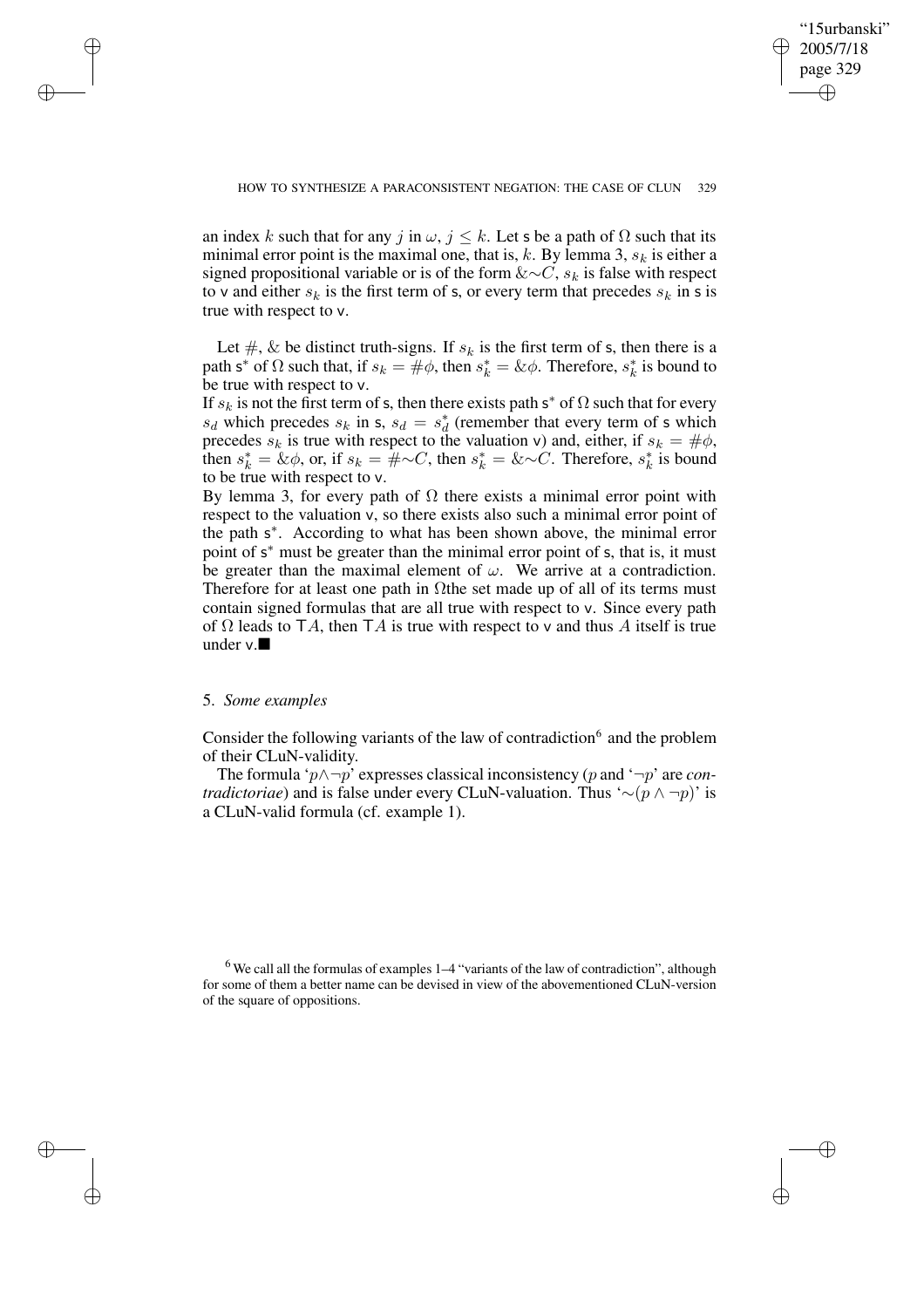$\bigoplus$ 

✐

### 330 MARIUSZ URBANSKI ´

*Example 1*: a synthetic tableau for  $^(\sim (p \land \neg p)$ <sup>,7</sup>

| $\mathsf{T} p$                      | $\mathsf{F} p$                     |
|-------------------------------------|------------------------------------|
| $F\neg p$                           | $Fp \wedge \neg p$                 |
| $Fp \wedge \neg p$                  | $\mathsf{T} \sim (p \land \neg p)$ |
| $\mathsf{T} \sim (p \wedge \neg p)$ |                                    |

The meaning of the formula '¬ $(p \wedge \sim p)$ ' is that p and ' $\sim p$ ' cannot be both true. As these formulas are *subcontrariae*,  $\neg(p \wedge \neg p)$  is not CLuN-valid (cf. example 2).

*Example* 2: a synthetic tableau for  $\lnot (p \land \sim p)$ '



The formulas'¬∼p' and '¬p' are *contrariae* and cannot be both true. Thus the formula '¬(¬∼p ∧ ¬p)' is CLuN-valid (cf. example 3).

*Example* 3: a synthetic tableau for '¬(¬∼ $p \wedge \neg p$ )'

$$
\begin{array}{lll} \mathsf{T}p & \mathsf{F}p\\ \mathsf{F} \neg p & \mathsf{T} \sim p\\ \mathsf{F}(\neg \mathop{\sim} p \wedge \mathop{\sim} p) & \mathsf{F} \neg \mathop{\sim} p\\ \mathsf{T} \neg (\neg \mathop{\sim} p \wedge \mathop{\sim} p) & \mathsf{F}(\neg \mathop{\sim} p \wedge \mathop{\sim} p)\\ \mathsf{T} \neg (\neg \mathop{\sim} p \wedge \mathop{\sim} p) & \mathsf{T} \neg (\neg \mathop{\sim} p \wedge \mathop{\sim} p) \end{array}
$$

*Example* 4: a synthetic tableau for '∼( $p \wedge \sim p$ )'



 $7$  Synthetic tableaux are defined as sets of sequences of wffs. Nevertheless, as in the examples here, it is convenient to represent them in a tree-like form, where every branch of a tree represents a certain synthetic inference of the tableau in question. The last formula of a synthetic inference is indicated by underlining.

✐

✐

✐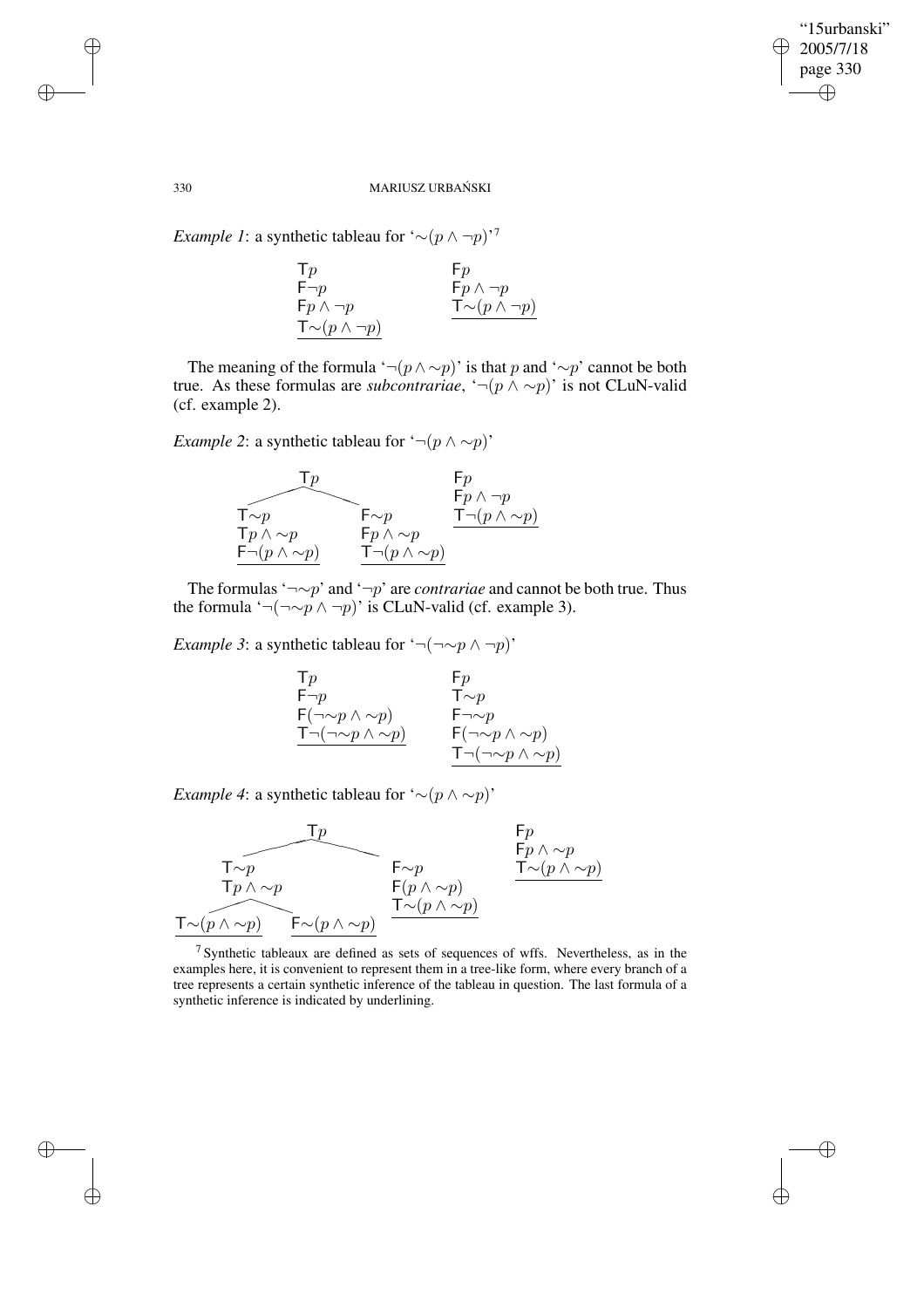$\bigoplus$ 

✐

## HOW TO SYNTHESIZE A PARACONSISTENT NEGATION: THE CASE OF CLUN 331

On the other hand, law of excluded middle holds for *subcontrariae* formulas and its paraconsistent version (that is, the formula 'p∨∼p') is CLuN-valid (cf. example 5).

*Example* 5: a synthetic tableau for ' $p \lor \sim p$ '

✐

✐

✐

✐

| $\mathsf{T} p$             | $F_p$                      |
|----------------------------|----------------------------|
| $\mathsf{T} p \vee \sim p$ | $\mathsf{T} \sim p$        |
|                            | $\mathsf{T} p \vee \sim p$ |

*Example* 6: a synthetic tableau for  $'(p \rightarrow \sim p) \rightarrow \sim p'$ 



In the axiomatic setting, the formula 'p∨∼p' (or, alternatively, the formula  $\hat{p}(p \to \sim p) \to \sim p'$ ) is the only axiom that should be added to full positive classical logic in order to obtain CLuN.

Our final example is Modus Tollendo Tollens. This is one of the interesting features of CLuN: it invalidates MTT, while Modus Ponendo Ponens is CLuN-valid.

*Example* 7: a synthetic tableau for ' $((p \rightarrow q) \land \sim q) \rightarrow \sim p'$ '

$$
\begin{array}{c}\n\uparrow p & \uparrow p \\
\hline\n\uparrow q & \uparrow \sim p \\
\hline\n\uparrow \sim q & \uparrow \sim p \\
\hline\n\uparrow \sim q & \uparrow \sim q \\
\hline\n\uparrow \sim q & \uparrow \sim q \\
\hline\n\uparrow \sim q & \uparrow \sim q \\
\hline\n\uparrow \sim q & \uparrow \sim q \\
\hline\n\uparrow \sim q & \uparrow \sim q \\
\hline\n\uparrow \sim q & \uparrow \sim q \\
\hline\n\uparrow \sim p & \uparrow \sim p \\
\hline\n\uparrow \sim p & \uparrow \sim p \\
\hline\n\uparrow \sim p & \uparrow \sim p \\
\hline\n\uparrow \sim p & \uparrow \sim p \\
\hline\n\uparrow \sim p & \uparrow \sim p \\
\hline\n\uparrow \sim p & \uparrow \sim p \\
\hline\n\uparrow \sim p & \uparrow \sim p \\
\hline\n\uparrow \sim p & \uparrow \sim p \\
\hline\n\uparrow \sim p & \uparrow \sim p \\
\hline\n\uparrow \sim p & \uparrow \sim p \\
\hline\n\uparrow \sim p & \uparrow \sim p \\
\hline\n\uparrow \sim p & \downarrow \sim q \rightarrow \sim p \\
\hline\n\uparrow \sim p & \downarrow \sim q \rightarrow \sim p \\
\hline\n\uparrow \sim p & \downarrow \sim p \\
\hline\n\uparrow \sim p & \downarrow \sim q \rightarrow \sim p \\
\hline\n\uparrow \sim p & \downarrow \sim q \rightarrow \sim p \\
\hline\n\downarrow \sim p & \downarrow \sim q \rightarrow \sim p \\
\hline\n\downarrow \sim p & \downarrow \sim q \rightarrow \sim p \\
\hline\n\downarrow \sim p & \downarrow \sim q \rightarrow \sim p \\
\hline\n\downarrow \sim p & \downarrow \sim p & \downarrow \sim p \\
\hline\n\downarrow \sim p & \downarrow \sim p & \downarrow \sim p \\
\hline\n\downarrow \sim p & \downarrow \sim p & \downarrow \sim p \\
\hline\n\downarrow \sim p & \downarrow \sim p & \downarrow \sim p \\
\hline\n\downarrow \sim p & \downarrow \sim p & \downarrow \sim p \\
\hline\n\downarrow \sim p & \downarrow \sim p & \downarrow \sim p \\
\hline\n\downarrow \sim p & \downarrow \sim p & \downarrow \sim p \\
\hline\n\downarrow \sim p & \downarrow \sim p & \downarrow \sim p \\
\hline\n\downarrow \sim p & \downarrow \sim p & \downarrow \sim
$$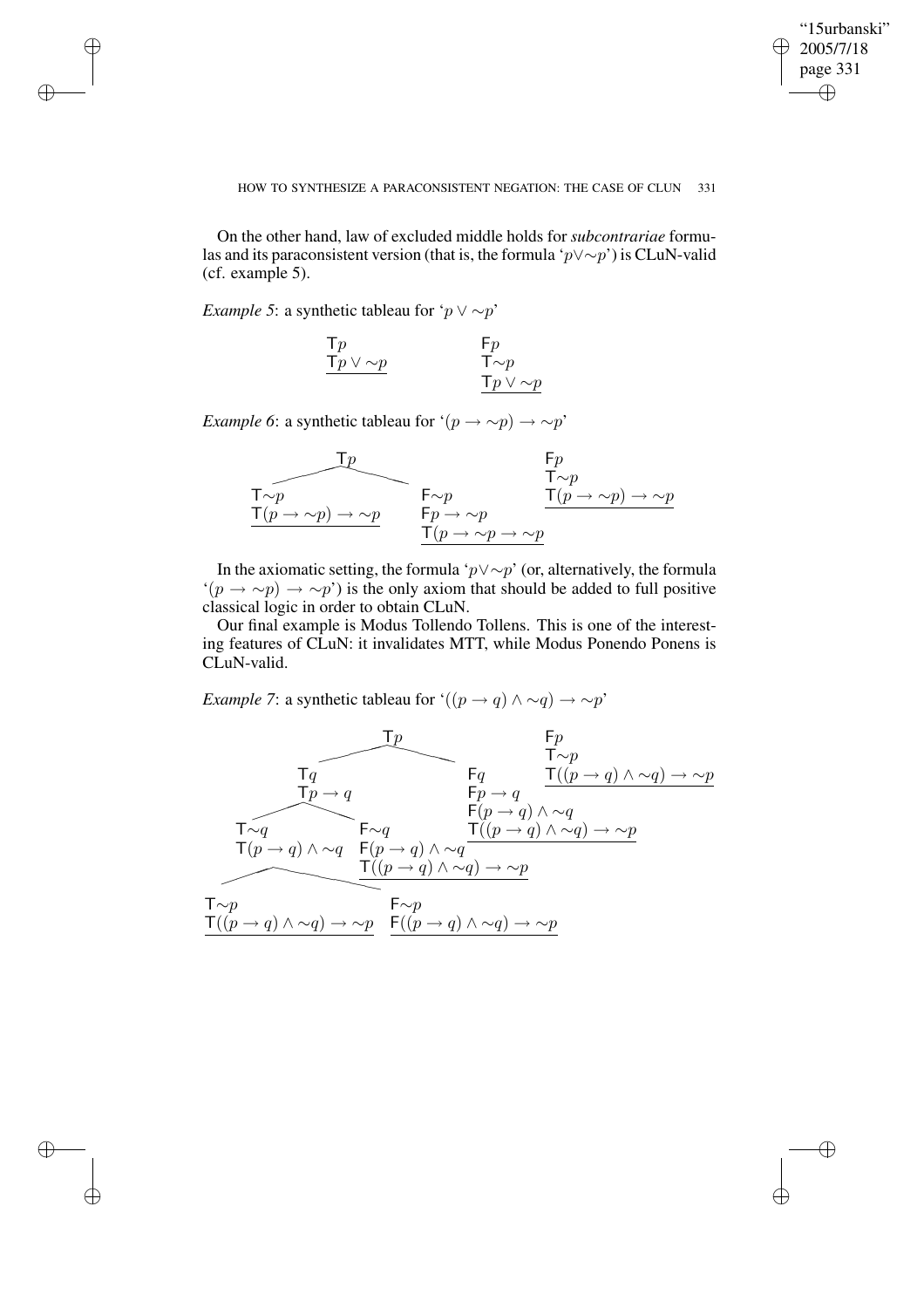#### 332 MARIUSZ URBANSKI ´

# 6. *Further applications*

Finally, let us shortly address the problem of further applications of STM in the CLuN-related contexts. There are two obvious possibilities. First one is that STM can be applied to other non-classical logics, that are related in a sense to CLuN, as, e.g. the logic ClaN, which allows for gaps with respect to negation<sup>8</sup>, or the logic CluNs (cf. Batens (2003)). Second one is that STM can be applied as a direct method for some adaptive logics, especially for inconsistency-adaptive logics.

> Section of Logic and Cognitive Science Institute of Psychology Adam Mickiewicz University in Poznan´ Szamarzewskiego 89 60-589 Poznań, Poland E-mail: Mariusz.Urbanski@ifil.uz.zgora.pl murbansk@wp.pl

# REFERENCES

- Batens, D. (1986), Dialectical dynamics within formal logic, *Logique et Analyse*, 114, pp. 161–173.
- Batens, D. (1989), Dynamic dialectical logics, in G. Priest, R. Routley, J. Norman (eds.), *Paraconsistent Logic. Essays on the Inconsistent*, Philosophia Verlag, Munich, pp. 187–217.
- Batens, D. (1996), Functioning and teachings of adaptive logics, in J. van Benthem, F.H. van Eemeren, R. Grootendorst en F. Veltman (eds.), *Logic and Argumentation*, North Holland Publ., Amsterdam, pp. 241– 254.
- Batens, D. (1998), Inconsistency-adaptive logics, in: E. Orłowska (ed.), *Logic at Work. Essays Dedicated to the Memory of Helena Rasiowa*, Springer Verlag, Heidelberg/New York, pp. 445–472.
- Batens, D. (2001), A General Characterization of Adaptive Logics, *Logique et Analyse*, 173–174–175, pp. 45–68.
- Batens, D. (2003), Criteria Causing Inconsistencies. General Gluts as Opposed to Negation Gluts, *Logic and Logical Philosophy* 11/12, pp. 5–37.
- Bocheński, I.M. (1951), *Ancient Formal Logic*, North Holland Publ., Amsterdam.
- Łukasiewicz, J. (1951), *Aristotle's Syllogistic from the Standpoint of Modern Formal Logic*, Oxford UP.

8 In Batens (1996) this logic is called *paracomplete*.

✐

✐

✐

✐

# "15urbanski" 2005/7/18 page 332 ✐ ✐

✐